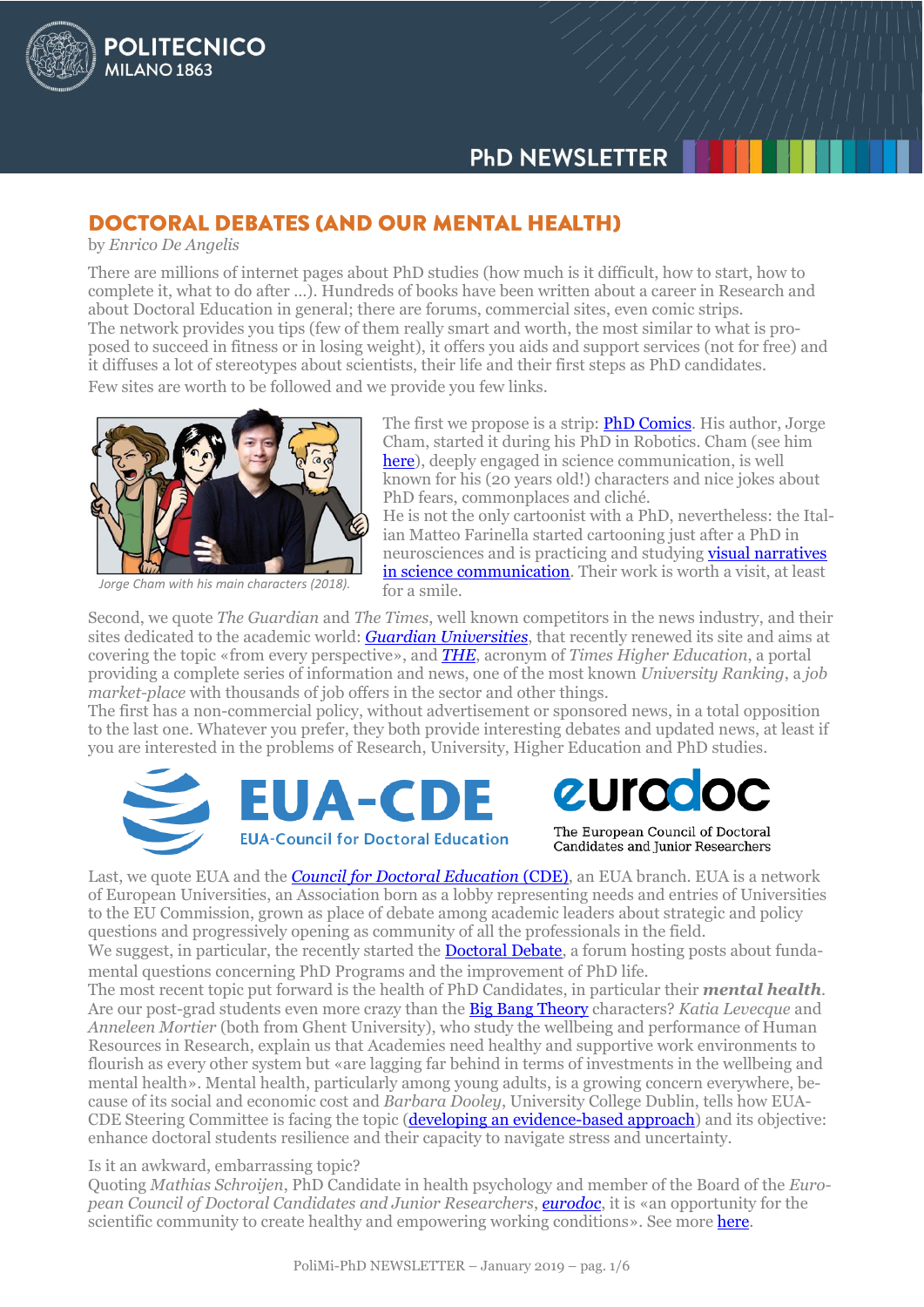# **CALLS AND EVENTS**



**GÉRARD MOUROU @POLIMI: PASSION FOR EXTREME LIGHT** Gérard Mourou, worldwide recognized for his work in ultra-short, high-intensity, [optical pulses and laser technology](https://www.polytechnique.edu/fr/content/un-projet-laser-initie-par-lx-rapporte-100meu-lindustrie-francaise) is professor at the [École Polytechnique](https://www.polytechnique.edu/annuaire/fr/users/gerard.mourou) (France) and the [University of](https://cuos.engin.umich.edu/researchgroups/hfs/profiles/gerard-mourou/) Michigan, is one of the three [Nobel Laureate in Physics 2018.](https://www.nobelprize.org/prizes/physics/2018/summary/) Join him for his *Lectio Magistralis* and a debate about the "Future of light". The participation is free but registration (here) is required.

Thursday 10 January 2019, 3pm, Aula Rogers - Leonardo Campus - Via Ampère, 2



**GMA PRIZE FOR THE BEST PHD THESIS IN MECHANICS OF MATERIALS** AIMETA is the Italian Association for Theoretical and Applied Mechanics. Its *[Gruppo Materiali](http://www.aimeta.it/node/12)* has announced the 4th edition of the "Prize for the best PhD thesis in Mechanics of Materials", to be conferred to a young scholar who obtained his/her PhD in 2018, with a thesis on related topics.  $\mathcal{F}_{\mathbf{L}}$ 

Deadline for applications: 19 January 2019



## SCHOLARSHIP "ASSOCIAZIONE ALTERO MATTEOLI"

The "Associazione Altero Matteoli per la Libertà e il Bene Comune" launched a call for a scholarship for post-grad students (Master/PhD) enrolled in Programs on topics related to Environment, Transport and Infrastructures systems. Download the call [here.](https://alteromatteoli.it/wp-content/uploads/2018/11/Bando-borsa-di-studio-Associazione-Matteoli.pdf)

Deadline for : 25 January 2019



 $10$ 



## CALL FOR THE GRADUATION AWARD "GABRIFLE CORBELLI"

The prize, started in 2012 in memory of Gabriele Corbelli, Italian researcher and start-up entrepreneur, is open to Polimi Master Students who graduated in Biomedical, Chemical or Energy Engineering, Engineering Physics or Materials Engineering and Nanotechnology and have applied for a PhD at Politecnico di Milano in Bioengineering, Industrial chemistry and Chemical Engineering or Materials Engineering, in the 34<sup>th</sup> Cycle. The award is 1.500 €, gross.

Deadline for application: 25 January 2019





#### ASSOCIAZIONE ANGELO MARCELLO ANILE - ANILE PRIZE 2018

The prize will be awarded for a PhD thesis (in English) submitted in an Italian university, concerning a topic that bridges the gap between *mathematics* and *its applications*. Work that uses advanced mathematics or proposes new mathematical tools in order to solve applied problems from economics, engineering, science and technology is particularly appropriate. The work will be evaluated on the basis of the quality of the mathematics and of its impact on the application.

Deadline: 31 March 2019



## **FRONTRUNNER GRANTS**

Would you like to join colleagues at other IDEA League universities, to explore an exciting research idea? Consider applying for an IDEA League *Frontrunner Grant*, a funding instrument open to professors, post-docs and PhD candidates that will support you in your first meeting, workshop or visit, to develop a common initiative and to strengthen or create a network. The grant will provide you a budget from 500 to 5,000  $\epsilon$  for venue, catering and additional technical support.

For more information and how to apply visit:

 $T_{\rm b}$ 

 $\mathcal{F}_{\mathcal{D}}$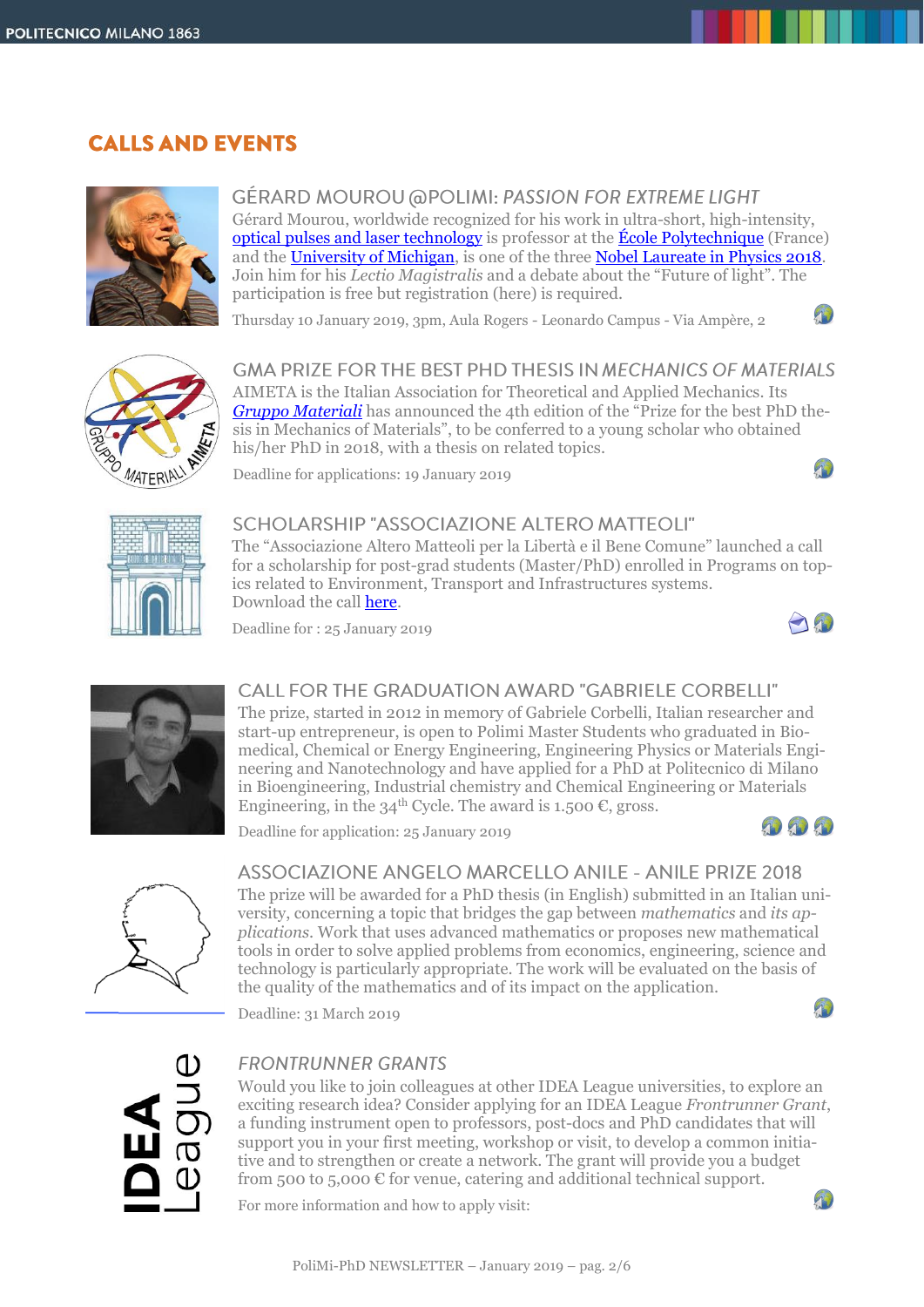

## ERASMUS+ (OUTGOING MOBILITY FOR STUDY PURPOSES)

The Erasmus+ [Programme](https://www.polimi.it/en/services-and-opportunities/experience-abroad/erasmus-plus/) offers support for mobility of students within European countries, plus few Swiss institutions. All Polimi students may apply through their Online Services (see: *International mobility for study* and, for Swiss institutions, choose *Mobility Program* and *Accordi Bilaterali Extra UE*).

Application need the students to be accepted, so, it is advisable to contact the research group in the Host Institution in advance. For general information about the programme and the available destinations, for PhD students, please visit the webpages about **Outgoing Mobility**, or contact the linked email.

Deadline for applications: 10 January 2019 (12.00 noon)





## **SOCIETY IN SCIENCE**

ETH Zurich proudly hosts this prestigious, international and interdisciplinary program, funding 5yrs postdoc fellowship grants, open to postdocs with outstanding qualifications, pursuing unusual projects on the frontier between *society* and *science*. Awarded fellows will be free to choose their host institution. More details on eligibility criteria, application procedure and the program in general, can be found on the linked web page or obtained via email.

Deadline for applications: 15 January 2019





UNIVERSITÉ **FRANCO ITALIENNE FRANCESE**  $0 1 1 1$ NUNEBSITY

## A GRADUATE TRAINING PROGRAM AND A PHD PRIZE

CECAM is the EPF[L Centre Européen de Calcul Atomique et Moléculaire.](https://www.cecam.org/) It promotes the application of computational methods and, with this aim, offer basic and advanced training in its Schools and Tutorials; provide interaction opportunities with international experts in its Workshops, and host, every year, almost 500 PhD students in different events. CECAM has established also a Graduate Training Program, designed to attract students to the field of Computational Science and Technology, making them feel part of a community that cares about their education, work, and future career, and to leverage the power of the CECAM nodal structure by fostering new collaborations. At the end of the summer event of the Program, the best student will be awarded with the CECAM PhD Prize.

Deadline: 30 January 2019

## **MOBILITY GRANTS BETWEEN ITALY AND FRANCE**

The Vinci programme promotes collaboration between Italian and French Institutions at the Master, PhD and Post-Doc levels. The call issues grants for four chapters: 1. joint or double Master degrees; 2. mobility grants for doctoral theses in cotutelle; 3. full three-year scholarships for joint or double doctoral degrees; 4. postdoc grants.

Deadline: February 8th, 2019



 $\sqrt{ }$ 

## OSA CHAPTER AND EPS YOUNG MINDS FOUNDATION

PhD/post-Doc organisations [Optical Society of America (OSA) Chapter, European Physical Society (EPS) Yound Minds] aimed to organise scientific events and create a network with other international student associations.



 $\mathcal{P}$ 

## ENGLISH PLUS COURSES II SEMESTER A.Y 18/19 - MILANO LEONARDO AND MILANO **BOVISA**

Registrations for the level test through the Language Courses Catalogue available on the Online Services.

From the  $21^{st}$  of January till the  $4^{th}$  of February 2019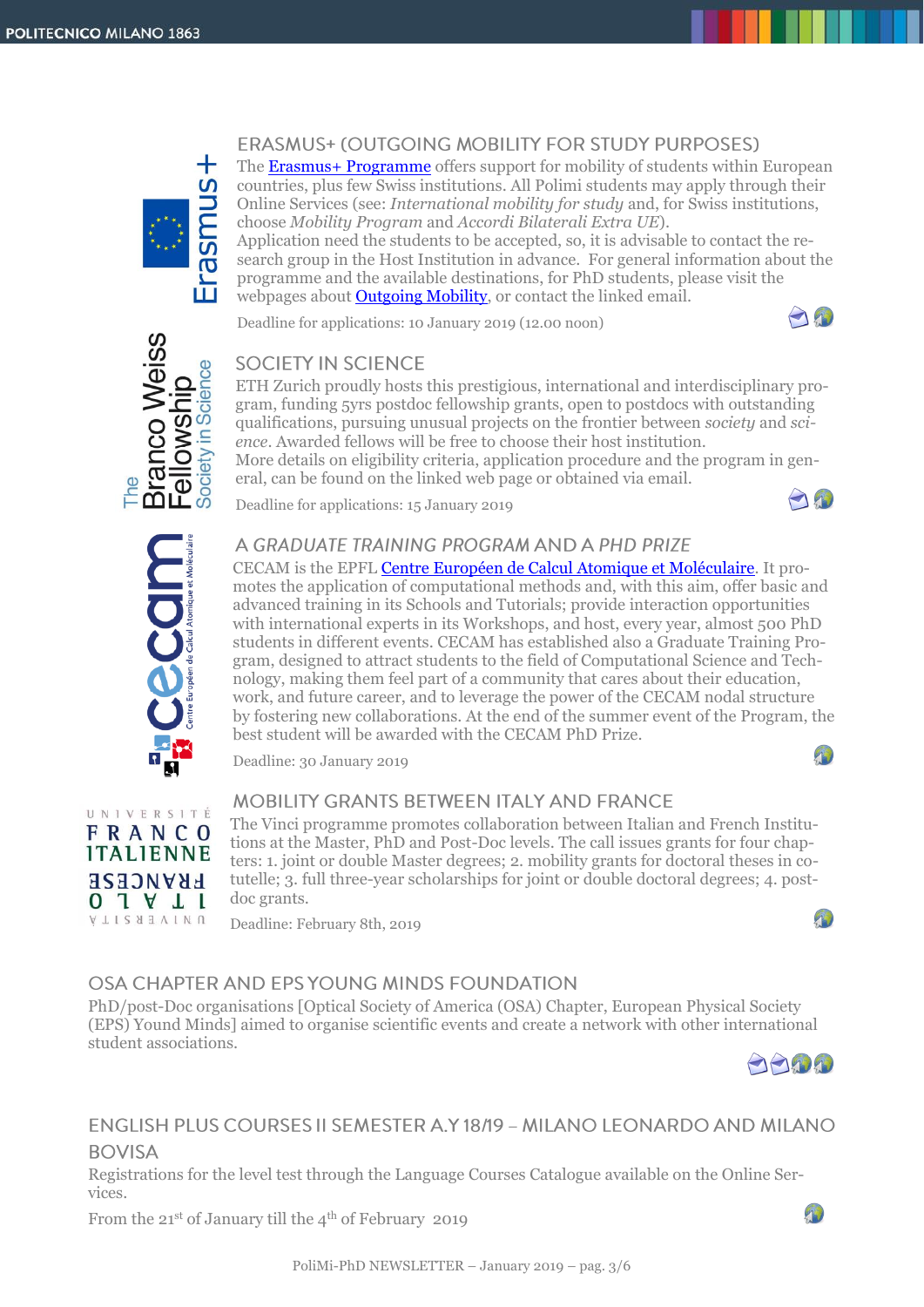# **STARTING COURSES - PHD SCHOOL**

#### **COMPLEMENTARY DOCTORAL SKILLS**

#### **Prof. Paolo Biscari**

The "Complementary Doctoral Skills" course consists in four independent modules.

- Part 1. Assessing cognitive biases and affective states through data analytics (prof. M.Tanelli, DEIB)
- Part 2. Gender Cultures [in Italian] (Prof. V. Bucchetti, DESIGN)

Part 3. Discriminations and new technologies: risks and opportunities (Prof. F. Costa, DESIGN)

Part 4. Digital (Scientific) Literature, Bibliographies and Bibliometrics (Prof. E.De Angelis, ABC)

Each module can be followed separately and includes an independent assessment. The five credits associated with the "Complementary Doctoral Skills" course are earned only when at least two modules are attended, and the respective examinations are passed (with mark A/B/C/D). One single module does not earn any credits.

From 22 January to 22 March 2019

## A TRANSDISCIPLINARY PERSPECTIVE ON BIG DATA

#### **Prof. Emanuele Della Valle**

Big data is everywhere and researchers from all disciplines are addressing this topic from their own perspective, creating vertical excellent experiments, but often losing the wider picture. This course aims at reconstructing such a picture, analysing critically, how each discipline contributes to practice and academic debate.

7-31 January 2019

## PROFESSIONAL COMMUNICATION

#### **Prof. Nicoletta Di Blas**

The goal is to enhance communication skills in: public speaking, written communication (special emphasis: project proposals) and digital communication. A quote from MIT instructors summarizes our goal: "engineers who don't write [=communicate] well end up working for engineers who do writ[e we](mailto:nicoletta.diblas@polimi.it)[ll".](https://aunicalogin.polimi.it/aunicalogin/getservizio.xml?id_servizio=178&c_classe=700089)

From 15 January to 8 February 2019

## **RESEARCH SKILLS**

#### **Prof. Donatella Sciuto**

The Goal of this Course is to offer a wide range of training opportunities that may help PhD Students to build up their knowledge in research fields with regards to the following aspects: communication, management, cross cutting knowledge, soft skills.

From 21 January to 5 July 2019

## RESOURCE PLANNING AND MANAGEMENT WITHIN SUSTAINABLE DEVELOPMENT **Prof. Emanuela Colombo**

The mission of the Course is to increase the understanding about global challenges of development at the light of the 2030 Agenda. Our main goals are 1) to deepen the implication of global resource management 2) to provide a framework for their research within the paradigm of Sustainable Development.

From 22 January to 9 February 2019

## SUSTAINABILITY METRICS, LIFE CYCLE ASSESSMENT AND ENVIRONMENTAL FOOT-**PRINT**

#### **Prof. Monica Lavagna**

The objective of the course is to introduce to the use of environmental sustainability metrics as tools that measure the benefits achieved through a sustainability strategy, leading to informed environmental decisions. The course will explain in detail the LCA methodology, with examples and exercises.

From 28 January to 6 February 2019



 $\bigcap_{i=1}^n$ 

 $\bigcap_{i=1}^n$ 

AW

AN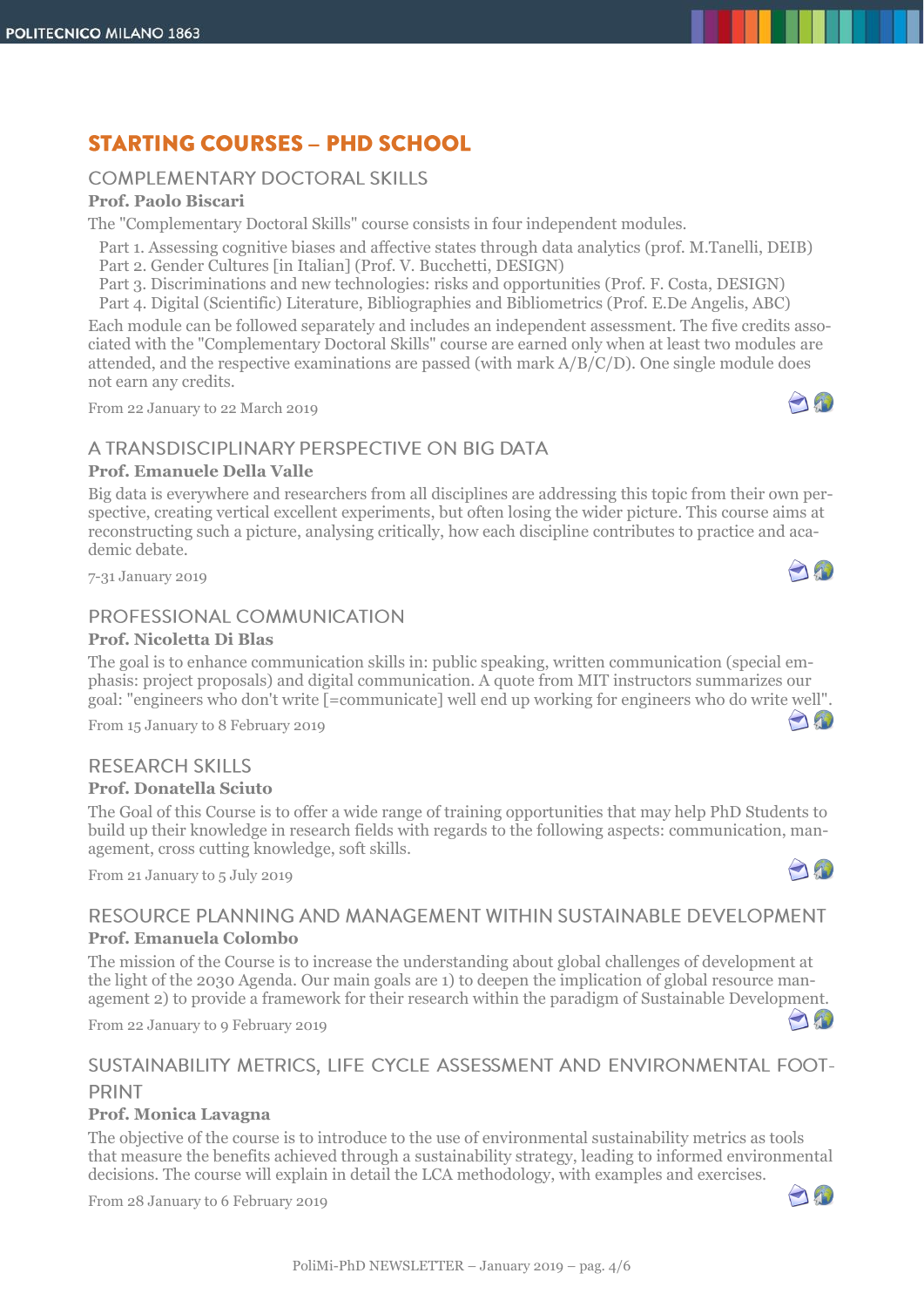## SULLA RESPONSABILITÀ DELLA TECNICA

#### **Prof. Paolo Maria Ossi**

L'indagine scientifico-tecnologica è una avventura intellettuale impegnativa che ha raggiunto impressionanti successi nell'era moderna e continua a raccoglierne in epoca contemporanea. A fronte di questo dato fattuale, alcuni pensatori hanno, nel tempo, messo in guardia sia contro l'incapacità del pensiero occidentale di sviluppare un'etica adeguata alla nuova civiltà orientata dalla tecnica, sia contro l'apparente insensibilità a questo problema. Scopo del Corso è sviluppare criticamente alcune considerazioni sulla differenza fra scienza, tecnica, tecnologia, l'agire tecnico e sull'opportunità e le eventuali difficoltà connesse con la richiesta di definire limiti e controlli all'attività di ricerca scientifica e tecnologica.

From 8 to 22 January 2019

## THE AGEING SOCIETY: A CHALLENGE FOR TECHNOLOGICAL AND SOCIAL INNOVA-**TION**

#### **Prof. Costanzo Ranci Ortigosa**

The course is aimed to explore the different challenges posed to contemporary society by the ageing society, and the role played by technological and social innovation in providing solutions. Starting from a description of the main challenges, the course develops different perspectives of technological and social innovation trying to solve the main problems related to ageing.

From 9 January to 20 February 2019

## THE PROCESS OF RESEARCH

#### **Prof. Paolo Gaetano Volontè**

This course aims at offering to Ph.D. students awareness of the social and institutional framework of doing research, with particular focus on research for planning,design and techno-scientific disciplines. lt provides a comprehensive and reflexive introduction to academic research and academic life.

From 22 January to 13 February 2019

# **STARTING COURSES - DOCTORAL PROGRAMMES**

## **PHD IN ARCHITECTURE, BUILT ENVIRONMENT AND CONSTRUCTION ENGINEER-ING**

#### TOOLS AND METHODS FOR THE ECONOMIC ANALYSIS OF THE BUILT ENVIRONMENT **Prof. Andrea Caragliu**

The course will illustrate the state-of-the-art of the research in the field of the Economics of Built Environment and provide students with a complete set of analytical tools for measuring, interpreting, and explaining, through descriptive (statistical) and interpretative (econometric) methods, the Built Environment, its economic structure and the performance of its processes. At the end of the course, students will be able to answer to the following questions: 1. Which is the economic rationale for the existence of a city? 2. Which are the drivers of economic growth in the Built Environment? 3.What is the best metrics of the economic specialization and the dynamic performance of the Built Environment?

From January 15<sup>th</sup> to February 6<sup>th</sup>, 2019

## EXPERIMENTAL METHODS FOR STRUCTURAL MECHANICS

#### **Proff. M.A.Parisi, S.Cattaneo, C.Gentile, V.Quaglini**

The main objective of the course is to discuss the multifaceted issues to be tackled while designing experimental tests on material and structures, with the primary aim of developing a student's knowledge of experimental techniques and measurement systems for the characterization of the response of mechanical components, structures and materials. A second aim is to inform PhD students on the equipment available at the Laboratory for Material and Structural testing ‐ Politecnico di Milano.

From January 7<sup>th</sup> to April 30<sup>th</sup>, 2019







190